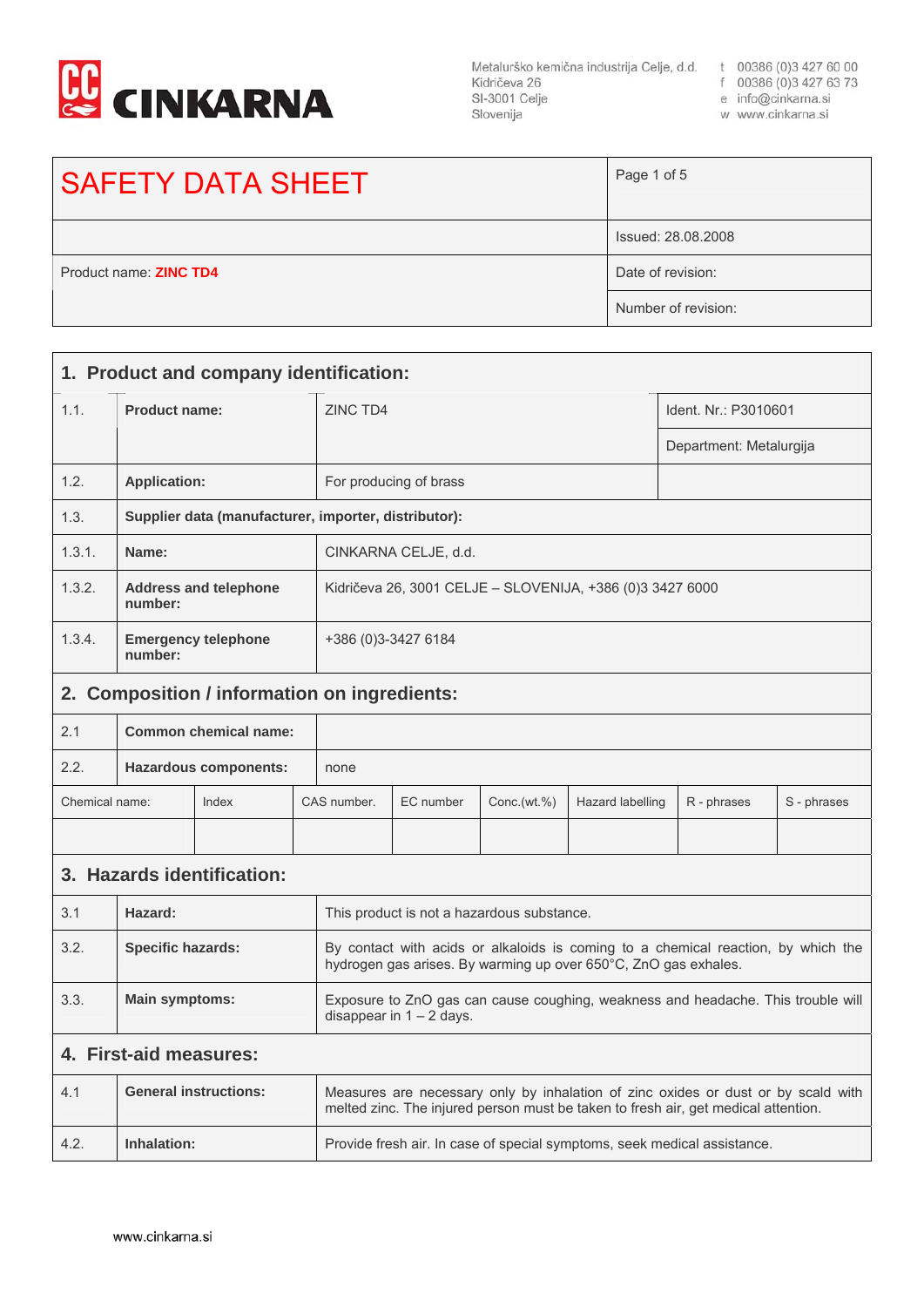Cinkarna Celje, SAFETY DATA SHEET **Page 2 of 5** and 2 of 5

Product name: ZINC TD4

| 4.3.                     | <b>Skin contact:</b>                             | By burning skin washing out the wound with fresh water, get medical attention.                                                                                           |
|--------------------------|--------------------------------------------------|--------------------------------------------------------------------------------------------------------------------------------------------------------------------------|
| 4.4.                     | Eye / mucous membrane<br>contact:                | Flush eyes with large amounts of water. If irritation persists, get medical attention.                                                                                   |
| 4.5.                     | Inquisition:                                     | By weakness inhale fresh air. Get medical attention.                                                                                                                     |
| 4.6.                     | <b>First aid at worksite:</b>                    | Provide fresh air. Rinse with water.                                                                                                                                     |
|                          | 5. Fire-fighting measures:                       |                                                                                                                                                                          |
| 5.1.                     | <b>Extinguishing media:</b>                      | By surrounding fire no limits. Fire as result of melted zinc must be extinguished with<br>sand or special means of class D. Water and CO <sub>2</sub> are not permitted. |
| 5.2.                     | <b>Specific hazards:</b>                         | Explosion, widening of fire by extinguishing with water.                                                                                                                 |
| 5.3.                     | <b>Protection equipment:</b>                     | Protective mask, helmet, fire safe clothes and gloves.                                                                                                                   |
|                          | 6. Accident outflow measures:                    |                                                                                                                                                                          |
| 6.1.                     | <b>Personal precautions:</b>                     | Zinc is a solid substance, outflow is not possible.                                                                                                                      |
| 6.2.                     | <b>Environmental</b><br>precautions:             |                                                                                                                                                                          |
| 6.3.                     | Methods for cleaning up:                         | $\sqrt{2}$                                                                                                                                                               |
| 7. Handling and storage: |                                                  |                                                                                                                                                                          |
| 7.1.                     | Handling:                                        | Special attention to sharp edges and slippery plates.                                                                                                                    |
| 7.1.1.                   | <b>Precautions:</b>                              | Protective clothes and gloves.                                                                                                                                           |
| 7.1.2.                   | <b>Technical measures:</b>                       | Protection of packaging with binding bands and protecting paper.                                                                                                         |
| 7.1.3.                   | Safe handling advise:                            | Use shears for bands cutting, unwinding device by unpacking.                                                                                                             |
| 7.2.                     | Storage:                                         | In a dry and ventilated storage.                                                                                                                                         |
| 7.2.1.                   | <b>Safety storage conditions:</b>                | Original packaging, in a dry and ventilated storage.                                                                                                                     |
| 7.2.2.                   | Incompatible products to<br>separate:            | Acids and alkaloids.                                                                                                                                                     |
| 7.2.3.                   | <b>Packaging demands:</b>                        | Protective paper, transporting pallet.                                                                                                                                   |
| 7.2.4.                   | <b>Protection against static</b><br>electricity: | Protective paper, transporting wood pallet.                                                                                                                              |
| 8.                       | <b>Exposure controls / personal protection:</b>  |                                                                                                                                                                          |
| 8.1.                     | <b>Technical measures:</b>                       | Generally technical safety measures                                                                                                                                      |
| 8.2.                     | <b>Control parameters:</b>                       | $\sqrt{2}$                                                                                                                                                               |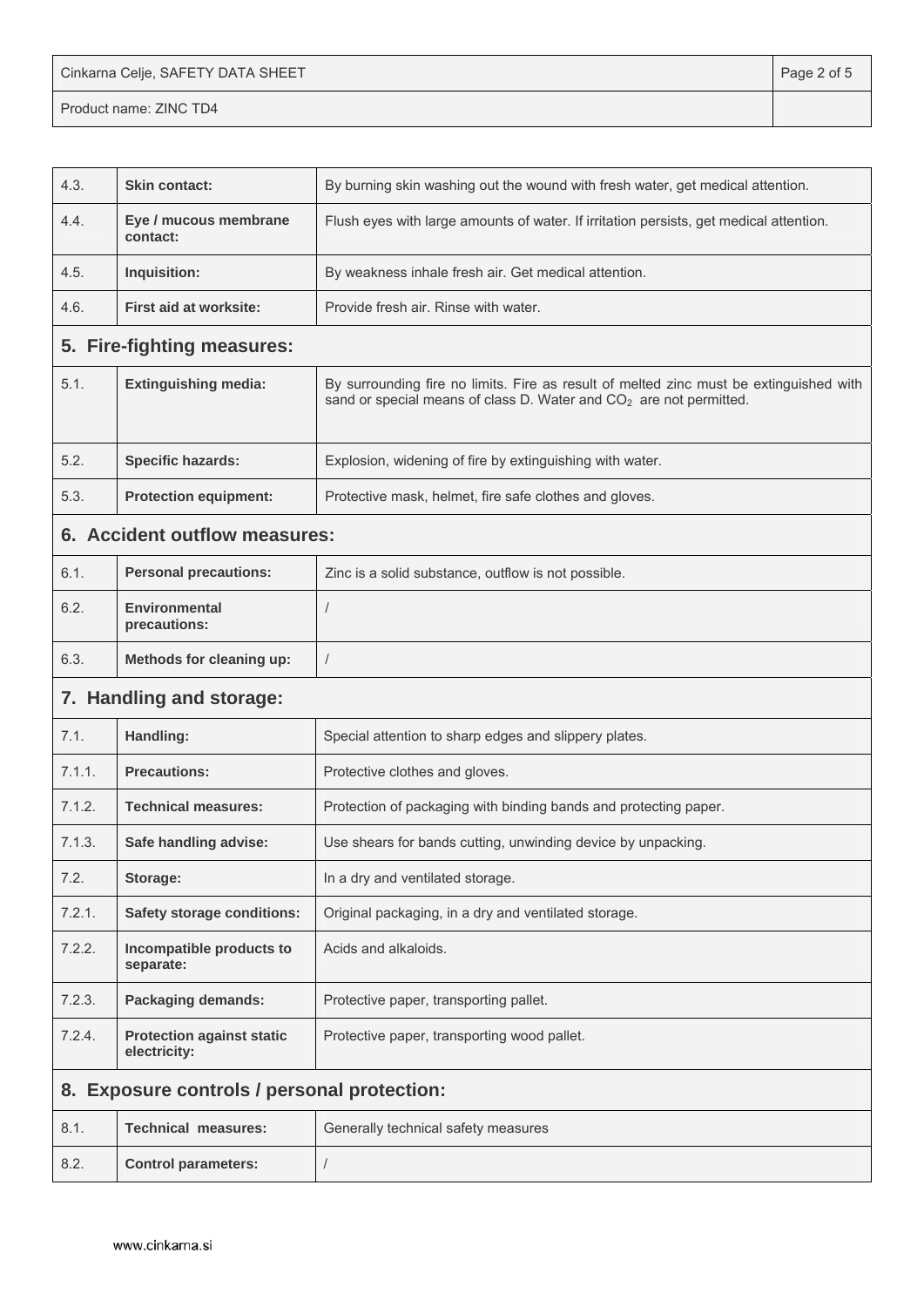| Cinkarna Celje, SAFETY DATA SHEET | Page 3 of 5 |
|-----------------------------------|-------------|
| Product name: ZINC TD4            |             |

| 8.3.                          | <b>Personal protection</b><br>equipment: | Protective clothes, gloves, cap, shoes and glasses.                                           |  |
|-------------------------------|------------------------------------------|-----------------------------------------------------------------------------------------------|--|
| 8.3.1.                        | <b>Respiratory organ</b><br>protection : | Ventilated room.                                                                              |  |
| 8.3.2.                        | Skin and body protection:                | Protective work clothing.                                                                     |  |
| 8.3.3.                        | <b>Hand protection:</b>                  | Protective gloves.                                                                            |  |
| 8.3.4.                        | Eye protection:                          | Glasses.                                                                                      |  |
| 8.3.5.                        | <b>Hygiene measures:</b>                 | The usual precautionary measures for handling by galvanisation.                               |  |
|                               | 9. Physical and chemical properties:     |                                                                                               |  |
| 9.1.                          | Form:                                    | Metallic plates, silver colour.                                                               |  |
| 9.2.                          | Odour:                                   | without                                                                                       |  |
| 9.3.                          | pH - Value:                              | /                                                                                             |  |
| 9.4.                          | <b>Melting point / range:</b>            | 419°C                                                                                         |  |
| 9.5.                          | <b>Boiling point / range:</b>            | 906°C                                                                                         |  |
| 9.6.                          | Flash point:                             | $\prime$                                                                                      |  |
| 9.7.                          | Inflammability:                          | Near the boiling point.                                                                       |  |
| 9.8.                          | <b>Autoignition temperature:</b>         | Near the boiling point                                                                        |  |
| 9.9.                          | <b>Explosion properties:</b>             | Possible by contact of melted zinc and water.                                                 |  |
| 9.10.                         | <b>Oxidising properties:</b>             | Possible in the presence of damp.                                                             |  |
| 9.11.                         | Vapour pressure:                         | 1.33 kPa by 487°C                                                                             |  |
| 9.12.                         | <b>Density:</b>                          | 7200 kg/m <sup>3</sup>                                                                        |  |
| 9.13.                         | Solubility:                              | Insoluble                                                                                     |  |
| 9.14.                         | <b>Partition coefficient:</b>            | /                                                                                             |  |
| 9.15.                         | <b>Other information:</b>                | I                                                                                             |  |
| 9.16.                         | Note:                                    | /                                                                                             |  |
| 10. stability and reactivity: |                                          |                                                                                               |  |
| 10.1.                         | <b>Stability and reactivity:</b>         | Stable under recommended storage conditions, reactive in contact with acids and<br>alkaloids. |  |
| 10.1.1.                       | <b>Conditions to avoid:</b>              | Storage in a damped room.                                                                     |  |
| 10.1.2.                       | <b>Materials to avoid:</b>               | Sourness, alkaloids, damp, cooper and iron.                                                   |  |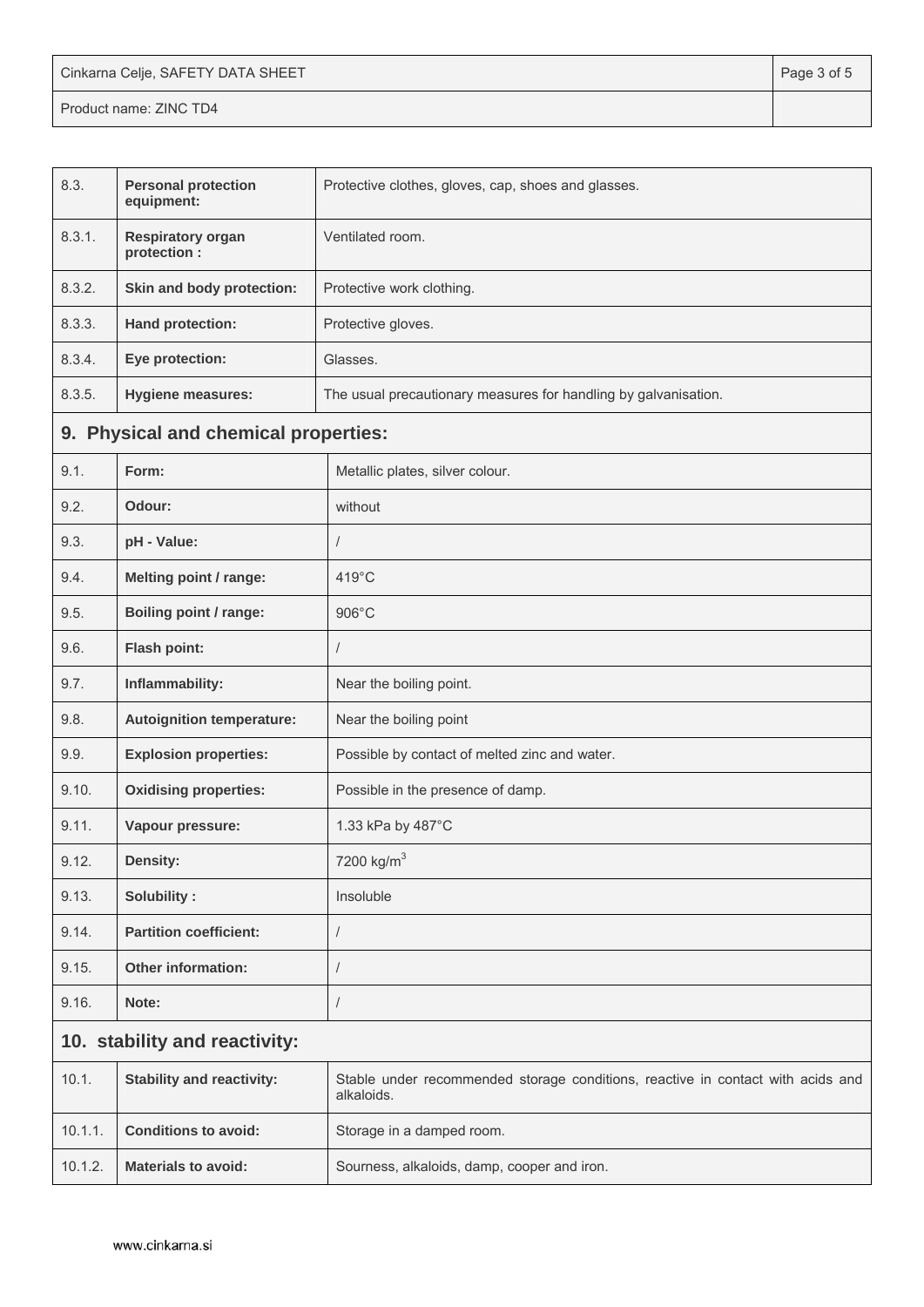| Cinkarna Celje, SAFETY DATA SHEET | Page 4 of 5 |
|-----------------------------------|-------------|
| Product name: ZINC TD4            |             |

| 10.2.                        | <b>Hazardous decomposition</b><br>products:   | Zinc oxides by melting.                                                                                             |  |  |  |
|------------------------------|-----------------------------------------------|---------------------------------------------------------------------------------------------------------------------|--|--|--|
| 10.3.                        | Other information:                            | $\sqrt{ }$                                                                                                          |  |  |  |
|                              | 11. Toxicological information:                |                                                                                                                     |  |  |  |
| 11.1.                        | <b>Acute toxicity:</b>                        | none                                                                                                                |  |  |  |
| 11.2.                        | Chronic toxicity; long term<br>toxicity:      | none                                                                                                                |  |  |  |
| 11.3.                        | Sensitisation:                                | none                                                                                                                |  |  |  |
| 11.4.                        | <b>Specific effects:</b>                      | none                                                                                                                |  |  |  |
|                              | 12. Ecological information:                   |                                                                                                                     |  |  |  |
| 12.1.                        | <b>Mobility:</b>                              | $\sqrt{2}$                                                                                                          |  |  |  |
| 12.2.                        | Degradability:                                | In contact with water, zinc anodes can disintegrate to zinc hydroxide.                                              |  |  |  |
| 12.3.                        | <b>Bioaccumulation:</b>                       | Not expected to accumulate in biological organisms.                                                                 |  |  |  |
| 12.4.                        | <b>Ecotoxicity</b>                            | none                                                                                                                |  |  |  |
| 12.5.                        | Other negative effects on the<br>environment: | none                                                                                                                |  |  |  |
| 13. Disposal considerations: |                                               |                                                                                                                     |  |  |  |
| 13.1.                        | Product:                                      | Zinc can be remade in totality by the normal production process.                                                    |  |  |  |
| 13.2.                        | <b>Contaminated packaging:</b>                | Packaging is not contaminated. The palettes and paper can be burned out, the<br>banding binds remade in steelworks. |  |  |  |
|                              | 14. Transport information:                    |                                                                                                                     |  |  |  |
| 14.1.                        | Land (RID, ADR, CFR):                         | Not classified                                                                                                      |  |  |  |
| 14.2.                        | <b>UN number:</b>                             | $\sqrt{2}$                                                                                                          |  |  |  |
| 14.3.                        | Product / goods designation:                  | $\sqrt{ }$                                                                                                          |  |  |  |
| 14.4.                        | Product / goods class:                        | $\sqrt{2}$                                                                                                          |  |  |  |
| 14.5.                        | <b>Classification cods:</b>                   | $\sqrt{2}$                                                                                                          |  |  |  |
| 14.6.                        | Substance packaging group:                    | $\sqrt{ }$                                                                                                          |  |  |  |
| 14.7.                        | <b>Hazard label:</b>                          | $\sqrt{2}$                                                                                                          |  |  |  |